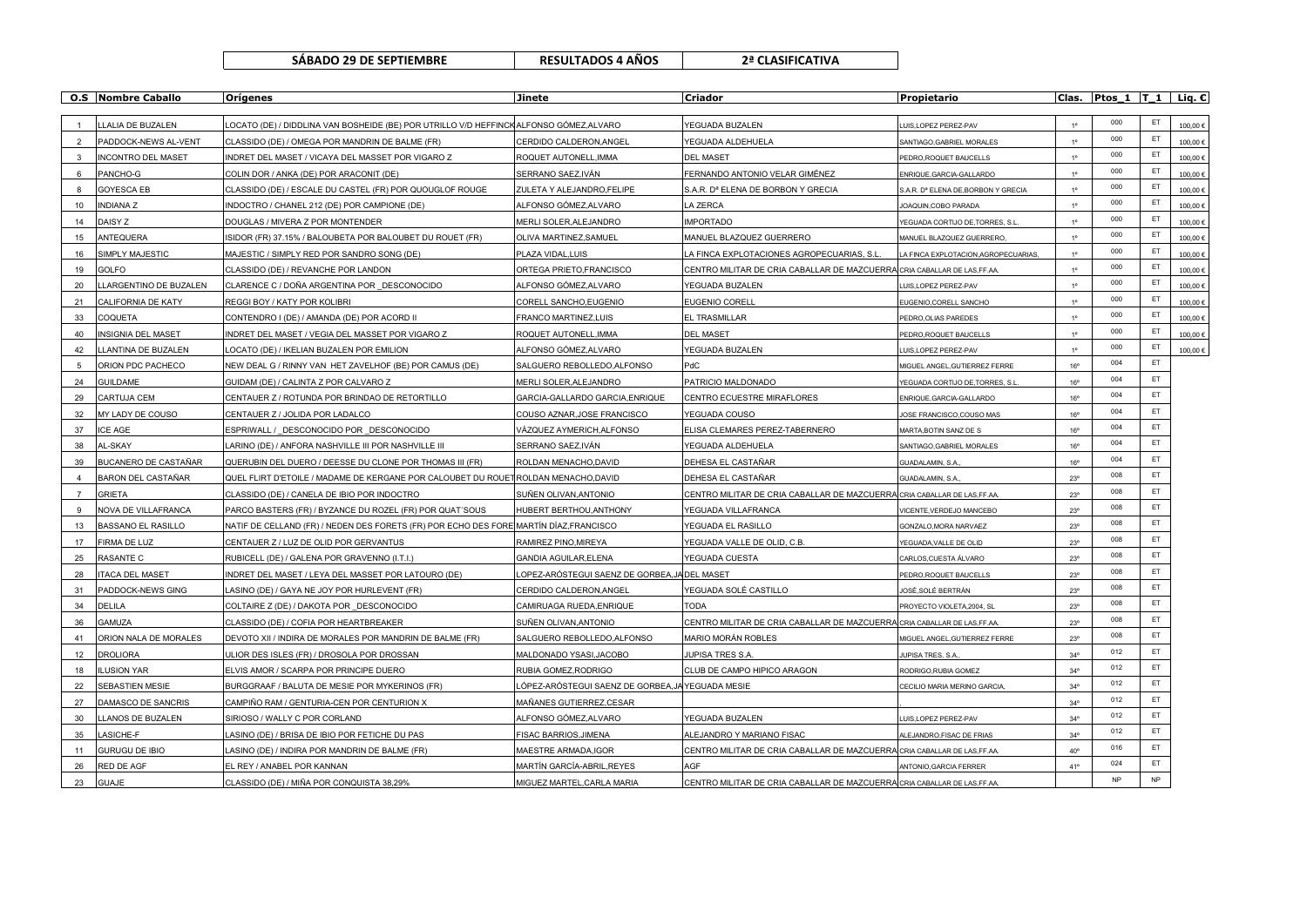|                | Sabado 29 Septiembre         | <b>RESULTADOS 5 ANOS</b>                                                                              |                                                         | 2ª CLASIFICATIVA                                                      |                                              |                                   |            |            |        |
|----------------|------------------------------|-------------------------------------------------------------------------------------------------------|---------------------------------------------------------|-----------------------------------------------------------------------|----------------------------------------------|-----------------------------------|------------|------------|--------|
|                | <b>O.S</b> Nombre Caballo    | <b>Orígenes</b>                                                                                       | Jinete                                                  | <b>Criador</b>                                                        | Propietario                                  | Clasific. Puntos Tiempo Lig.Euros |            |            |        |
| 36             | TAHITI D'AUGE                | HELLO PIERVILLE (FR) / BAGUIRA (EX DADA DE GANEX) POR DARCO                                           | ARANGO LASAOSA, ALFONSO                                 | ALFONSO ARANGO LOSAOSA                                                | ANTONIO, GARCIA FERRER                       |                                   | 000        | 72,69      | 275,00 |
| 26             | <b>ILANDIA DEL MASET</b>     | INDRET DEL MASET / LANDINA DEL MASSET POR LANDFRIESE II                                               | ROQUET AUTONELL, IMMA                                   | <b>DEL MASET</b>                                                      | PEDRO, ROQUET BAUCELLS                       | $2^{\circ}$                       | 000        | 74.63      | 255,00 |
| 27             | <b>IVON DE QUIJAS</b>        | ORLANDO / NEILA POR MANDRIN DE BALME (FR)                                                             | GABARRON JIMENEZ, JAIME                                 | YEGUADA QUIJAS                                                        | RAMON, BUSTAMANTE DE L                       | 3 <sup>o</sup>                    | 000        | 78,26      | 235,00 |
| 12             | <b>FAIFA DE IBIO</b>         | CARPACCIO (DE) / FAIFA DU PARC POR JEXICO DU PARC (FR)                                                | ALMANSA AGUILAR, FRANCISCO                              | PINAR DEL RIO                                                         | ALEJANDRO, POBLET GARCIA                     | $4^{\circ}$                       | 000        | 81.23      | 210,00 |
| 8              | <b>VISAMA CAROLA</b>         | DUTCH CAPITOL / WAROLA POR GOODTIMES                                                                  | DÍAZ GARCÍA, ALVARO                                     | <b>IMPORTADO</b>                                                      | HIPICA DE PORCEYO C.B.                       | $5^{\circ}$                       | 000        | 82,12      | 180,00 |
| 50             | AL PACCIO                    | CARPACCIO (DE) / MALIBU POR MONSIEUR X (FR) 43,03%                                                    | SERRANO SAEZ, IVÁN                                      | YEGUADA ALDEHUELA                                                     | FERNANDO, PEREZ DIEZ                         | $6^{\rm o}$                       | 000        | 83,20      | 165,00 |
| 40             | <b>LIGONA</b>                | GUEPARDO / HECHICERA POR CALLITON Z                                                                   | CABANAS ARRATE, ROSARIO                                 | YEGUADA CAMPOCERRADO                                                  | FERNANDO, URRUTIA COBALED                    | $7^\circ$                         | 000        | 86,15      | 140.00 |
| 56             | <b>IGGY POP EQD</b>          | INDOCTRO / AVANGE Z POR ATLANTUS Z                                                                    | GABARRON JIMENEZ, JAIME                                 | EQUIDOS DE DEPORTE, S.L                                               | ANGEL ONAINDIA MARTINEZ,                     | $8^{\circ}$                       | 000        | 86,23      | 110,00 |
| 21             | TOSCANE DE MOSLES            | APACHE D'ADRIERS / FLANNEUSE POR SOCRATE DE CHIVRE                                                    | MARQUEZ GALOBARDES, ALBERTO                             | <b>IMPORTADO</b>                                                      | PABLO, MARQUEZ GALOBAR                       | $9^{\circ}$                       | 004        | 69,88      | 80,00  |
| 5              | VERDENA DE WALYRO            | VERDI (EX-VANQUIDAM M.) / ARENA POR MEZCALERO                                                         | GARCIA-GALLARDO GARCIA, ENRIQUE                         | YEGUADA WALYRO                                                        | SANTIAGO, GABRIEL MORALES                    | $10^{\circ}$                      | 004        | 72,63      | 80,00  |
| 22             | CHEERLEADER EMIRALIA         | CRISTO / TALITA POR LIMBUS (DE)                                                                       | MARSA LAFARGE, DIANA                                    | <b>IMPORTADO</b>                                                      | JOSÉ,MARSÁ LAFARGE                           | 11 <sup>°</sup>                   | 004        | 75,17      |        |
| 46             | VISAMA CORINA D              | NDORADO / F-LORDINA POR LORD                                                                          | DÍAZ GARCÍA, ALVARO                                     | <b>IMPORTADO</b>                                                      | HIPICA DE PORCEYO C.B.                       | $12^{\circ}$                      | 004        | 78,3       |        |
| 28             |                              | DIAMANTIQUE DE WALYRODIAMANT DE SEMILLY (FR) / ELASTIQUE D'EVORDE (FR) POR GALOUBE SERRANO SAEZ, IVÁN |                                                         | YEGUADA WALYRO                                                        | SANTIAGO, GABRIEL MORALES                    | $13^{\circ}$                      | 004        | 79,52      |        |
| 51             | <b>INETA DEL MASET</b>       | INDRET DEL MASET / CATINA DEL MASET POR CATANO                                                        | ROQUET AUTONELL, IMMA                                   | <b>DEL MASET</b>                                                      | PEDRO, ROQUET BAUCELLS                       | $14^{\circ}$                      | 004        | 79,75      |        |
| 55             | <b>HULIORA</b>               | ULIOR DES ISLES (FR) / RUDY POR MONACO                                                                | FERNÁNDEZ-DURÁN MORENO, ALFREDO                         | LOMAS DE FUENSAUCO                                                    | OMAS DE FUENSAUCO,,S.L                       | $15^{\circ}$                      | 004        | 82,34      |        |
| 24             | FENIX DE IBIO                | CLASSIDO (DE) / ILONA POR NIMMERDOR                                                                   | ORTEGA PRIETO, FRANCISCO                                | CENTRO MILITAR DE CRIA CABALLAR                                       | CRIA CABALLAR DE LAS,FF.AA                   | $16^{\circ}$                      | 004        | 82,49      |        |
| 11             | <b>FAJIN</b>                 | CLASSIDO (DE) / BORLA POR INDOCTRO                                                                    | SANCHEZ MARTIN, RODRIGO                                 | CENTRO MILITAR DE CRIA CABALLAR DE MAZCUECRIA CABALLAR DE LAS, FF.AA  |                                              | $17^{\circ}$                      | 004        | 83,34      |        |
| $\overline{7}$ | AL ROSENDO                   | ORDAGO / ANFORA NASHVILLE III POR NASHVILLE III                                                       | SERRANO SAEZ, IVÁN                                      | YEGUADA ALDEHUELA                                                     | <b>ERNANDO, PEREZ DIEZ</b>                   | $18^{\circ}$                      | 004        | 84.52      |        |
| 44             | <b>IORDAN EQD</b>            | CENTAUER Z / ES LINDA EQD POR CONCORDE (NL)                                                           | GABARRON JIMENEZ, JAIME                                 | EQUIDOS DE DEPORTE, S.L                                               | ANGEL ONAINDIA MARTINEZ                      | 19°                               | 004        | 84,57      |        |
| 38             | <b>CROWN LADY</b>            | CROWN Z (BL) / QUICK PILOT POR QUICK STAR                                                             | GONZALEZ FRAGA, JAVIER                                  | <b>IMPORTADO</b>                                                      | MARQPLA SPORT HORSES, S.L                    | $20^{\circ}$                      | 004        | 84,62      |        |
| 9              | MALU DE VILLAFRANCA          | CENTAUER Z / ULYSSE ROUGE POR JALISCO B (FR)                                                          | HUBERT BERTHOU, ANTHONY                                 | YEGUADA VILLAFRANCA                                                   | VICENTE, VERDEJO MANCEBO                     | 21°                               | 004        | 84,89      |        |
| 45             | SAGRES MR                    | GULIT VERT ( FR) / MARISMEÑA POR POUR LE MERITE (EX WAPITA)                                           | BAYARRI MOORE, NOELLE                                   | YEGUADA LA ABUBILLA                                                   | MONTESA RAGA S.L.                            | $22^{\circ}$                      | 004        | 87,33      |        |
| $\overline{4}$ |                              |                                                                                                       |                                                         |                                                                       |                                              | $23^{\circ}$                      | 004        | 88,12      |        |
|                | <b>ALBENIZ</b><br>QUINTO     | MR BLUE (NL) / JUVA D'HELBY POR NAOS D'HELBY (FR)<br>QUITE EASY / JOLLINESS POR LYS DE DARMEN         | ROLDAN MENACHO, DAVID<br>NÚÑEZ RIVA, SANTIAGO           | SOTO DE LEGAMAREJO<br>YEGUADA CASA L CAPELLAN                         | ROSARIO, NARDIZ PINO<br>CAMPOS DE NEMBRO, SL | $24^{\circ}$                      | 004        | 88,38      |        |
| 32             |                              |                                                                                                       |                                                         |                                                                       |                                              |                                   | 004        | 91,91      |        |
| 29             | <b>LUBRICAN W</b>            | ORD SACRAMENTO (DE) / CHANNEL W POR CHALLENGER                                                        | PLAZA VIDAL, LUIS                                       | YEGUADA WESTFALIA                                                     | CIVTE, S.A.                                  | $25^{\circ}$                      | 004        | 93,34      |        |
| 30             | EPI DE PORCEYO               | CORONADO (DE) / RALDA MW POR AHORN                                                                    | RODRÍGUEZ FERNÁNDEZ, JUAN CARLOS HIPICA DE PORCEYO C.B. |                                                                       | HIPICA DE PORCEYO C.B.                       | $26^{\circ}$                      |            |            |        |
| 15             | <b>CHATA</b>                 | CHACCO-BLUE / BATUCA POR BALOU DU ROUET (NL)                                                          | GONZALEZ FRAGA.JAVIER                                   | <b>IMPORTADO</b>                                                      | MARQPLA SPORT HORSES, S.L                    | $27^\circ$                        | 004        | 94,26      |        |
| 10             |                              | PADDOCK-NEWS TWIGGY DOLLAR DE LA PIERRE (FR) / LARRA LOUVO POR QUICK STAR                             | CERDIDO CALDERON, ANGEL                                 | <b>IMPORTADO</b>                                                      | SAPTOOLS, S.L.                               | 28°                               | 008        | 75,70      |        |
| 34             | OBI ONE DE OLID              | CENTAUER Z / DALIDA DE L ESPERANCE (BE) POR POOR BOY                                                  | LOPEZ PLAZA, HUGO                                       | YEGUADA VALLE DE OLID, C.B.                                           | YEGUADA, VALLE DE OLID                       | 29°                               | 008        | 81,45      |        |
| 18             | QUITE SURE                   | QUITE EASY / LADY M (GER) POR COROFINO I (DE)                                                         | LOPEZ-ARÓSTEGUI SAENZ DE GORBEA,J GÜEMES                |                                                                       | FRANCISCO, VILLALON BRAVO                    | $30^{\circ}$                      | 008        | 84,59      |        |
| 6              | <b>ILANTA DEL MASET</b>      | INDRET DEL MASET / LANIA DEL MASSET POR LANDFRIESE II                                                 | ROQUET AUTONELL.IMMA                                    | <b>DEL MASET</b>                                                      | PEDRO, ROQUET BAUCELLS                       | 31°                               | 008        | 84,62      |        |
| 2              | <b>H2O</b>                   | GARANTIET / CIBEL LA SILLA POR LUGANO VAN LA ROCHE                                                    | FERNÁNDEZ-DURÁN MORENO, ALFREDO LOMAS DE FUENSAUCO      |                                                                       | OMAS DE FUENSAUCO., S.L                      | $32^{\circ}$                      | 008        | 86,51      |        |
| $\mathbf{3}$   | COROMENA DE WALYRO           | CORONADO (DE) / DIMENA (DE) POR DOMINO (GER)                                                          | SUAREZ PEREZ, JAIME                                     | YEGUADA WALYRO                                                        | AGROPECUARIA,RIO ALEGRE, S.L                 | $33^{\circ}$                      | 008        | 86,62      |        |
| 20             | AMAPOLA DE LA VEGA           | OBERON DU MOULIN 10,27% / IDYLLE DES BIGNONS POR NARCOS II                                            | ROLDAN MENACHO, DAVID                                   | YEGUADA LA VEGA DE VALJUANETE                                         | NATALIA, VALDES FERNÁNDE                     | $34^{\circ}$                      | 008        | 87,18      |        |
| 48             | <b>MADRID DE VILLAFRANCA</b> | CENTAUER Z / AMOR DE V. POR REVE D'ELLE                                                               | HUBERT BERTHOU, ANTHONY                                 | YEGUADA VILLAFRANCA                                                   | VICENTE, VERDEJO MANCEBO                     | $35^\circ$                        | 008        | 87,33      |        |
| 42             | <b>FLAUTA</b>                | JALEO DU DEFEY (FR) / MA BELLE AMIE S POR NIMMERDOR                                                   | SUÑEN OLIVAN.ANTONIO                                    | CENTRO MILITAR DE CRIA CABALLAR                                       | CRIA CABALLAR DE LAS.FF.AA                   | $36^{\circ}$                      | 008        | 88,95      |        |
| 49             | <b>BALLET DEL MASET</b>      | BALOU DU ROUET (NL) / SHARONI POR SHERLOCK HOLMES (DE)                                                | LOPEZ-AROSTEGUI GALARZA, ALEJANDRIDEL MASET             |                                                                       | PEDRO, ROQUET BAUCELLS                       | $37^\circ$                        | 008        | 89,73      |        |
| 53             | <b>ECLIPSE LB</b>            | MR BLUE (NL) / LORKA DE LESMEN POR DAMOISEAU D'OR                                                     | ROLDAN MENACHO, DAVID                                   | ADVINGE, S.L                                                          | ADVINGE, S.L                                 | $38^{\circ}$                      | 008        | 93,13      |        |
| $\overline{1}$ | <b>IRVIN DE QUIJAS</b>       | ORLANDO / ECLIPSE DU LEY (FR) 37,05% POR EQUUS D'OLYMPE (FR) 4 GABARRON JIMENEZ,JAIME                 |                                                         | YEGUADA QUIJAS                                                        | RAMON, BUSTAMANTE DE L                       | 39°                               | 008        | 108,88     |        |
| 47             | NEPAL 07                     | <b>NUMERO UNO / MESANA POR MEZCALERO</b>                                                              | SÁNCHEZ-FRIERA SIMARRO, ANTON                           | YEGUADA CUESTA                                                        | CARLOS, CUESTA ÁLVARO                        | $40^{\circ}$                      | 009        | 95,97      |        |
| 31             | LAGUN                        | GUEPARDO / LADY SERIN POR DESCONOCIDO                                                                 | VALLADOLID MEDINA, ALEJANDRO                            | YEGUADA CAMPOCERRADO                                                  | FERNANDO, URRUTIA COBALED                    | 41°                               | 010        | 102,84     |        |
| 23             | ARTETA EL RASILLO            | NATIF DE CELLAND (FR) / QUIMENA POR QUILOT Z                                                          | MARTÍN DÍAZ, FRANCISCO                                  | YEGUADA EL RASILLO                                                    | GONZALO, MORA NARVAEZ                        | $42^{\circ}$                      | 012        | 78,49      |        |
| 43             | <b>INATRA DEL MASET</b>      | INDRET DEL MASET / VICAYA DEL MASSET POR VIGARO Z                                                     | LOPEZ-AROSTEGUI GALARZA, ALEJANDRODEL MASET             |                                                                       | PEDRO, ROQUET BAUCELLS                       | $43^\circ$                        | 012        | 83,44      |        |
| 35             | <b>BERCO</b>                 | EUROCOMMERCE BERLIN / GOUDA POR LESANTO                                                               | BAMONDE BERMUDEZ DE CASTRO, JESUS AGROARTIME S.C.       |                                                                       | JORGE FERNANDEZ.ARTIME                       | 44°                               | 012        | 94,42      |        |
| 19             | <b>COLOMETA</b>              | COLANDER / CASEY Z POR CASSINI I                                                                      | GONZALEZ FRAGA, JAVIER                                  | <b>IMPORTADO</b>                                                      | MARQPLA SPORT HORSES, S.L                    | $45^{\circ}$                      | 016        | 82,58      |        |
| 37             | ATENTA DEL CASTAÑAR          | MR BLUE (NL) / MEDJE DES ISLES POR COOK DU MIDOUR (FR) 43,45% ROLDAN MENACHO,DAVID                    |                                                         | DEHESA EL CASTAÑAR                                                    | GUADALAMIN, S.A.                             | $46^{\circ}$                      | 016        | 89,95      |        |
| 41             | <b>BATIDOR DANCER</b>        | JALEO DU DEFEY (FR) / DOLL-DANCER POR LORD                                                            | CAMIRUAGA RUEDA, ENRIQUE                                | REY ORDOÑO                                                            | JUAN MANUEL FERNÁNDEZ-SOLIS RIERA.           | 47°                               | 016        | 91,15      |        |
| 16             | <b>FINISTERRE</b>            | CLASSIDO (DE) / INDIRA POR MANDRIN DE BALME (FR)                                                      | JOAQUIN DELGADO, PRISCILIANO                            | CENTRO MILITAR DE CRIA CABALLAR DE MAZCUECRIA CABALLAR DE LAS, FF.AA. |                                              | 48°                               | 016        | 109,03     |        |
| 14             | <b>IVAR DE QUIJAS</b>        | CORONADO (DE) / OLLAMBRE POR ROBERT E.LEE                                                             | GABARRON JIMENEZ, JAIME                                 | YEGUADA QUIJAS                                                        | RAMON, BUSTAMANTE DE L                       | 49°                               | 028        | 84,18      |        |
| 52             | AL-CARZAN                    | CARPACCIO (DE) / FLOR DE MAZAN POR MANDRIN DE BALME (FR)                                              | GARCIA-GALLARDO GARCIA, ENRIQUE                         | YEGUADA ALDEHUELA                                                     | SANTIAGO, GABRIEL MORALES                    |                                   | ELIM       | ELIM       |        |
| 54             | <b>CONTENTA</b>              | CONTENDER / RASCHIDA POR CORIANO                                                                      | GONZALEZ FRAGA, JAVIER                                  | <b>IMPORTADO</b>                                                      | <b>MARQPLA SPORT HORSES, S.L</b>             |                                   | ELIM       | ELIM       |        |
| 13             | LA MARIBLANCA JR             | HELLO PIERVILLE (FR) / KRONE D'OR POR COLIN DOR                                                       | HONRUBIA ALVARIÑO,MIGUEL                                | YEGUADA JUAN RIVA FRANCOS                                             | <b>JUAN, RIVA FRANCOS</b>                    |                                   | <b>NP</b>  | <b>NP</b>  |        |
| 17             | <b>HUGOO</b>                 | JUPITER / JARANKA POR EMILION                                                                         | FERNÁNDEZ-DURÁN MORENO, ALFREDO                         | LOMAS DE FUENSAUCO                                                    | OMAS DE FUENSAUCO,,S.L                       |                                   | <b>NP</b>  | NP         |        |
| 33             | <b>HISCHAA</b>               | ULIOR DES ISLES (FR) / ISCHAH POR INDORADO                                                            | FERNÁNDEZ-DURÁN MORENO, ALFREDO LOMAS DE FUENSAUCO      |                                                                       | LOMAS DE FUENSAUCO,, S.L                     |                                   | NP         | NP         |        |
| 39             | <b>HERBIE VAN OVERIS</b>     | MASSIMO / AGRAMEE II POR CENTO (DE)                                                                   | BRUFAU REDONDO.JOSÉ                                     | <b>IMPORTADO</b>                                                      | JOSE BRUFAU REDONDO.                         |                                   | <b>NP</b>  | <b>NP</b>  |        |
| 25             | <b>MATCH POINT</b>           | CENTAUER Z / CAZAUGITA POR DESCONOCIDO                                                                | GARCIA-GALLARDO GARCIA.ENRIQUE                          | LOS ÁLAMOS                                                            | ÁNGEL PÉREZ RUÍZ.                            |                                   | <b>RET</b> | <b>RET</b> |        |
| 57             | <b>FABELA</b>                | CARPACCIO (DE) / MA BELLE AMIE S POR NIMMERDOR                                                        | FERNÁNDEZ GIL-FOURNIER, LUIS                            | CENTRO MILITAR DE CRIA CABALLAR                                       | CRIA CABALLAR DE LAS,FF.AA                   |                                   | <b>RET</b> | <b>RET</b> |        |
|                |                              |                                                                                                       |                                                         |                                                                       |                                              |                                   |            |            |        |

 $\mathsf{r}$